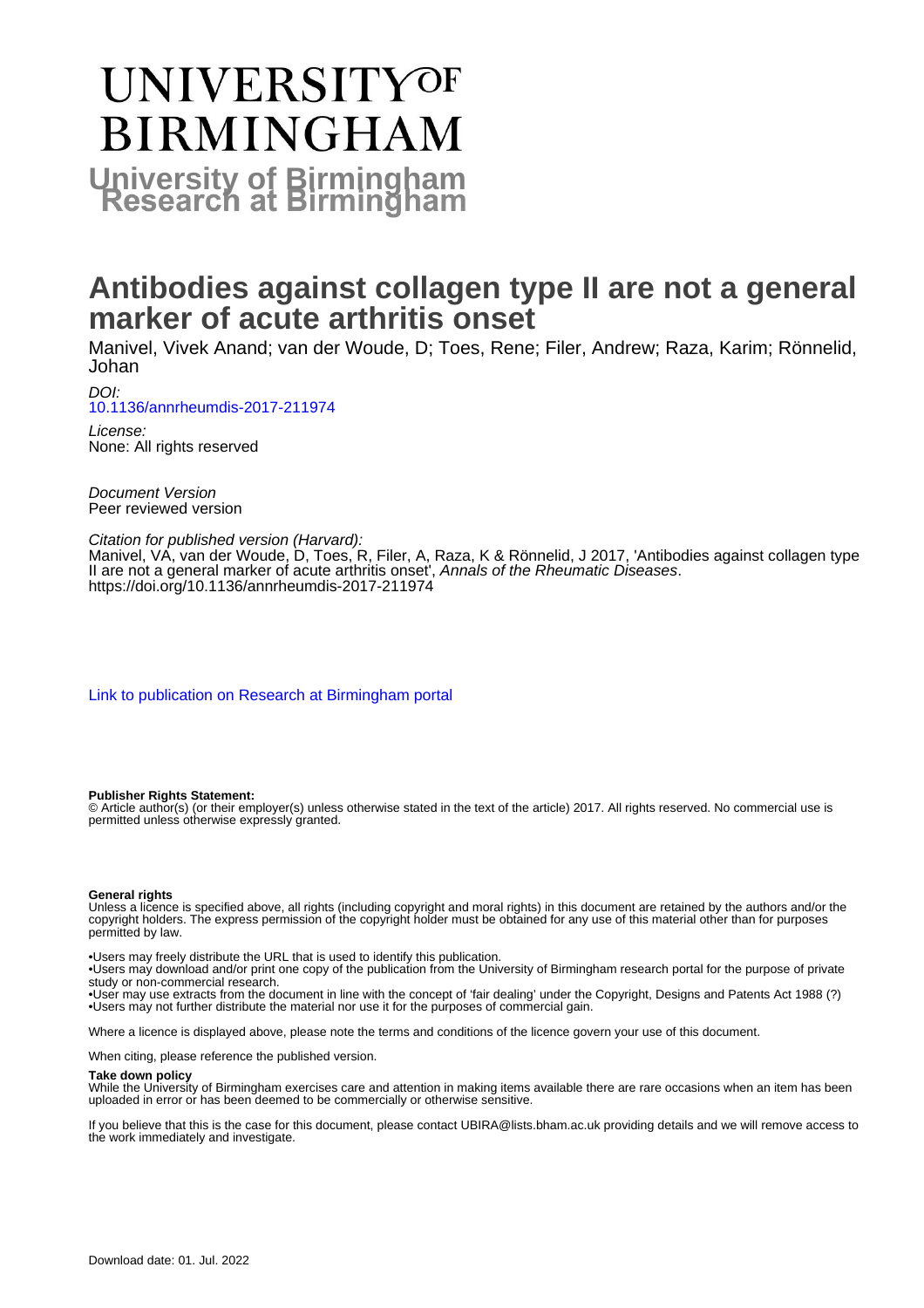Antibodies against collagen type II are not a general marker of acute arthritis onset.

Vivek Anand Manivel1, Diane van der Woude2, Rene Toes2, Andrew Filer3,4, Karim Raza3,5, Johan Rönnelid<sup>1</sup>

<sup>1</sup>Department of Immunology, Genetics and Pathology, Uppsala University, Uppsala, Sweden

<sup>2</sup>Department of Rheumatology, Leiden University Medical Center, Leiden, Netherlands

<sup>3</sup>Rheumatology Research Group, College of Medical and Dental Sciences, University of Birmingham, Birmingham, UK

<sup>4</sup>University Hospitals Birmingham NHS Foundation Trust, Birmingham, UK <sup>5</sup>Department of Rheumatology, Sandwell and West Birmingham Hospitals NHS Trust, Birmingham, UK

The fibrillar protein collagen type II (CII) is essentially confined to hyaline cartilage in diarthrodal joints. Antibodies against CII (anti-CII) were previously described in 3-27% of rheumatoid arthritis (RA) patients, and Kim et al. described anti-CII to be associated with elevated levels of CRP and ESR in a heterogeneous group of RA patients with 2-432 months of disease duration. [1] Contrary to anti-citrullinated protein antibodies, anti-CII are not detected before RA onset. [2] We have shown that anti-CII levels are highest at the time of RA diagnosis and thereafter decline, and that elevated anti-CII levels at diagnosis associate with elevated CRP, ESR, swollen joint count, disease activity score and radiological destruction at the time of diagnosis but not later, thus representing an acute onset RA phenotype. [3-5] It is plausible that production of proinflammatory cytokines by macrophages is stimulated by anti-CII-containing immune complexes (IC) in RA joints, as anti-CII producing B cells are detectable in synovial fluid but not in the circulation. [6, 7] Analogously, in rodents, collagen antibody-induced arthritis (CAIA) develops soon after injection of a defined blend of anti-CII antibodies. [8] Polymorphonuclear granulocytes (PMN) are central in CAIA pathogenesis, and we have recently shown that PMN induce chemokine production after stimulation with IC containing anti-CII from RA patients. [9]

In patients with very early synovitis with ≤3 months duration, anti-CII are not more common in patients developing RA than in patients developing other diagnoses during the following year. [10] Post-publication subgroup analysis showed that 3/11 (27%) of reactive arthritis and 2/7 (29%) of gouty arthritis patients had elevated anti-CII levels at the early synovitis stage (unpublished). As both reactive arthritis and gouty arthritis often have an acute arthritis onset, we hypothesized that high levels of anti-CII might not only be a marker of acute onset RA, but a marker of acute onset arthritis in general.

To investigate the hypothesis that high anti-CII levels might be a general marker of acute onset arthritides we collected first visit sera from 26 patients with gouty arthritis, 3 patients with pseudogout, 44 patients with reactive arthritis, and 33 patients with remitting seronegative symmetrical synovitis with pitting edema (RS3PE), diagnoses that often start with acute onset arthritis. Patient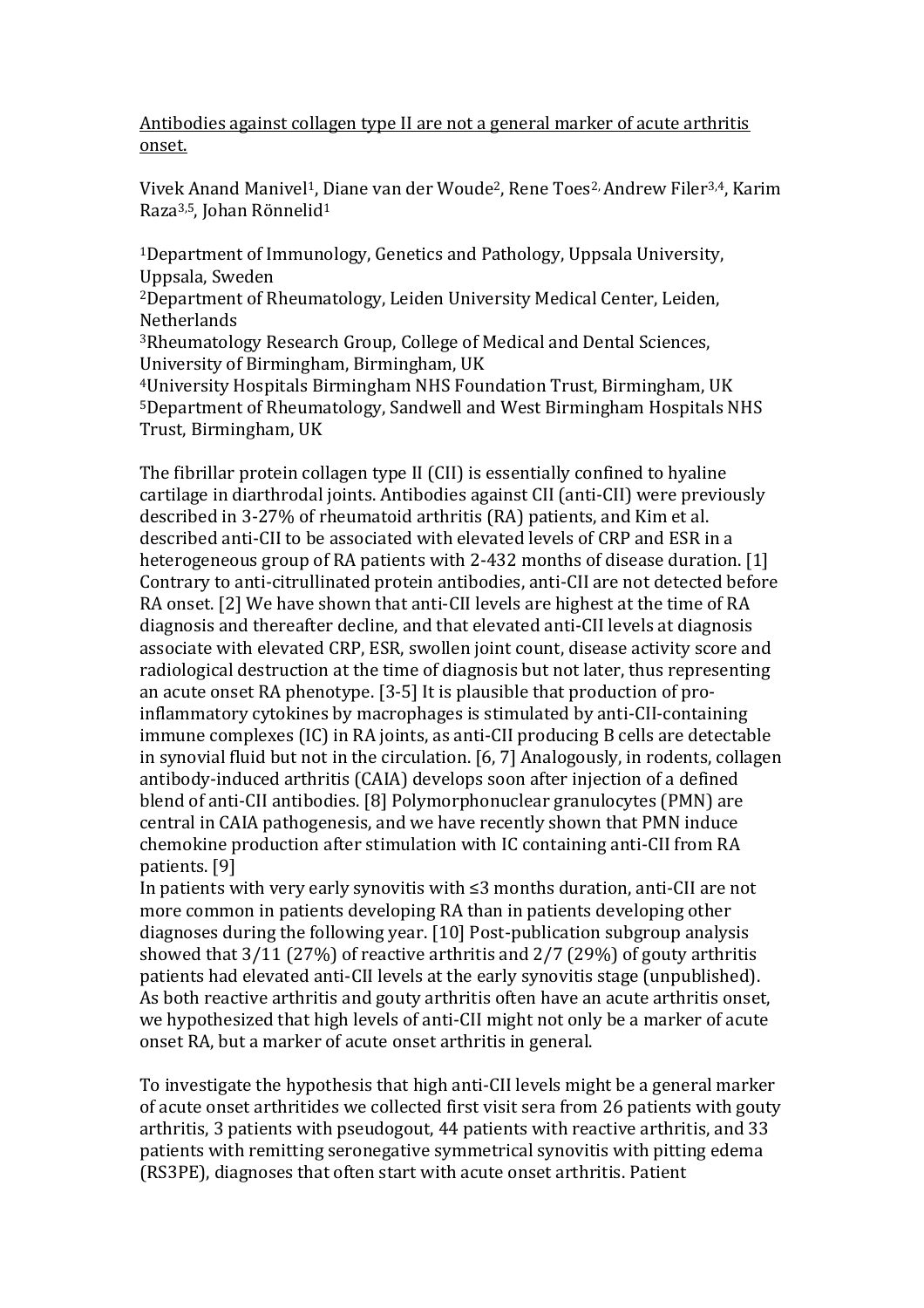characteristics are described in table 1. Antibodies against native human CII were measured with ELISA, and levels above the 95th percentile among controls were regarded as positive in agreement with our previous studies. [4-6] Serially followed internal laboratory controls showed that the analysis performance remained unaltered. [3, 4]

Eight of the 106 (7.5%) first visit non-RA patients were anti-CII positive, very similar to our previously published data on early RA (6.6-8.8%). [3, 4] There was no significant difference between any diagnostic groups (table 1). Only moderately elevated anti-CII levels were found; no non-RA patients exhibited very high anti-CII levels comparable to the high outlier group that we have described in early RA patients (figure 1). [4, 5]

We conclude that although high anti-CII levels are associated with acute onset in RA, this cannot be generalized to most patients with other acute onset arthritides.

Competing interests: None declared.

References:

[1] Kim WU, Yoo WH, Park W, et al. IgG antibodies to type II collagen reflect inflammatory activity in patients with rheumatoid arthritis. *J Rheumatol* 2000;27:575-581.

[2] Möttönen T, Hannonen P, Oka M, et al. Antibodies against native type II collagen do not precede the clinical onset of rheumatoid arthritis. *Arthritis Rheum* 1988;31:776-779.

[3] Manivel VA, Mullazehi M, Padyukov L, et al. Anticollagen type II antibodies are associated with an acute onset rheumatoid arthritis phenotype and prognosticate lower degree of inflammation during 5 years follow-up. *Ann Rheum Dis* 2017.

[4] Mullazehi M, Mathsson L, Lampa J, et al. High anti-collagen type-II antibody levels and induction of proinflammatory cytokines by anti-collagen antibody-containing immune complexes in vitro characterise a distinct rheumatoid arthritis phenotype associated with acute inflammation at the time of disease onset. *Ann Rheum Dis* 2007;66:537-541.

[5] Mullazehi M, Wick MC, Klareskog L, et al. Anti-type II collagen antibodies are associated with early radiographic destruction in rheumatoid arthritis. *Arthritis Res Ther* 2012;14:R100.

[6] Mullazehi M, Mathsson L, Lampa J, et al. Surface-bound anti-type II collagen-containing immune complexes induce production of tumor necrosis factor alpha, interleukin-1beta, and interleukin-8 from peripheral blood monocytes via Fc gamma receptor IIA: a potential pathophysiologic mechanism for humoral anti-type II collagen immunity in arthritis. *Arthritis Rheum* 2006;54:1759-1771.

[7] Rönnelid J, Lysholm J, Engström-Laurent A, et al. Local anti-type II collagen antibody production in rheumatoid arthritis synovial fluid. Evidence for an HLA-DR4-restricted IgG response. *Arthritis Rheum* 1994;37:1023-1029.

[8] Nandakumar KS, Holmdahl R. Collagen antibody induced arthritis. *Methods Mol Med* 2007;136:215-223.

[9] Manivel VA, Sohrabian A, Rönnelid J. Granulocyte-augmented chemokine production induced by type II collagen containing immune complexes is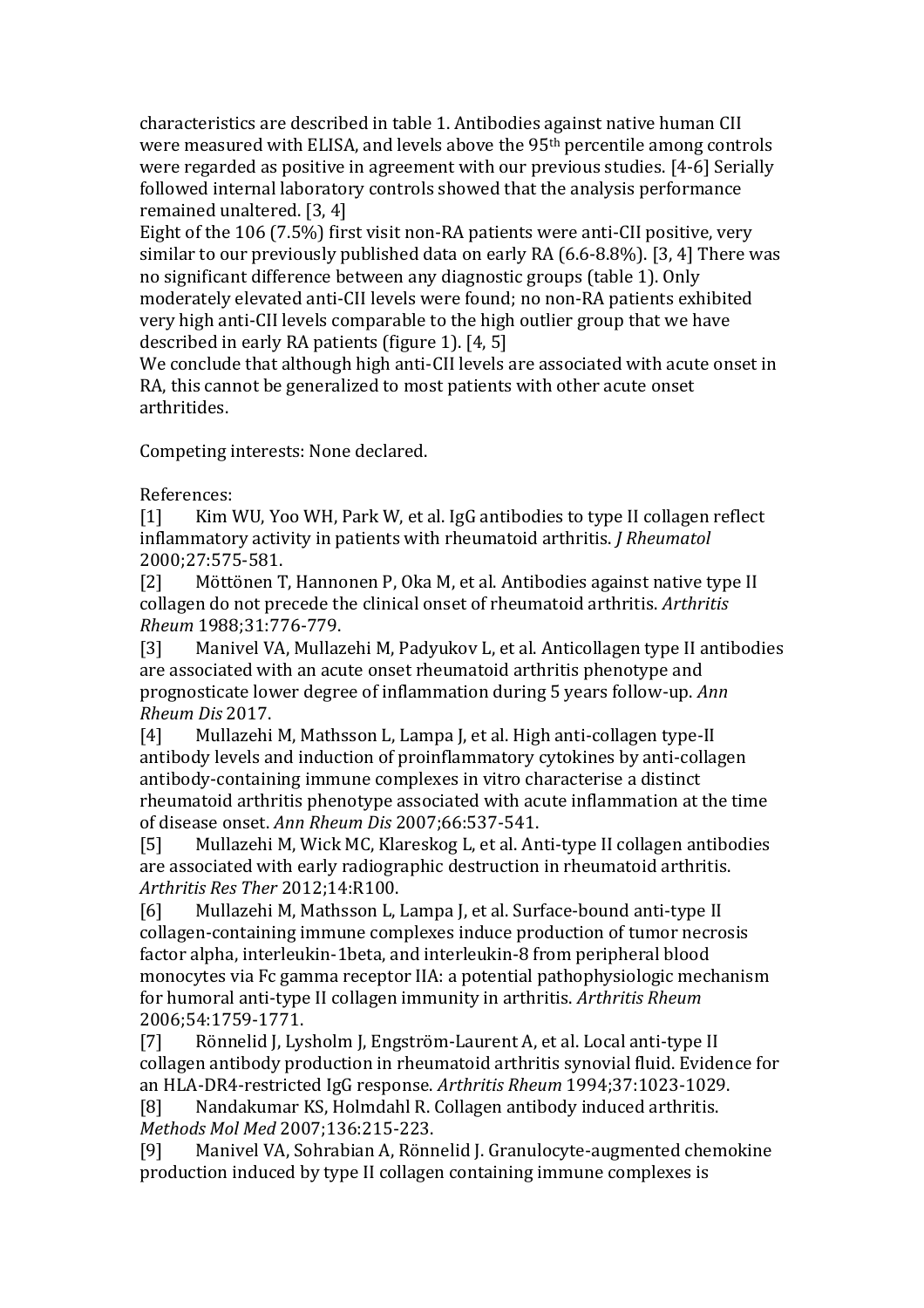mediated via TLR4 in rheumatoid arthritis patients. *Eur J Immunol* 2016;46:2822-2834.

[10] Raza K, Mullazehi M, Salmon M, et al. Anti-collagen type II antibodies in patients with very early synovitis. *Ann Rheum Dis* 2008;67:1354-1355.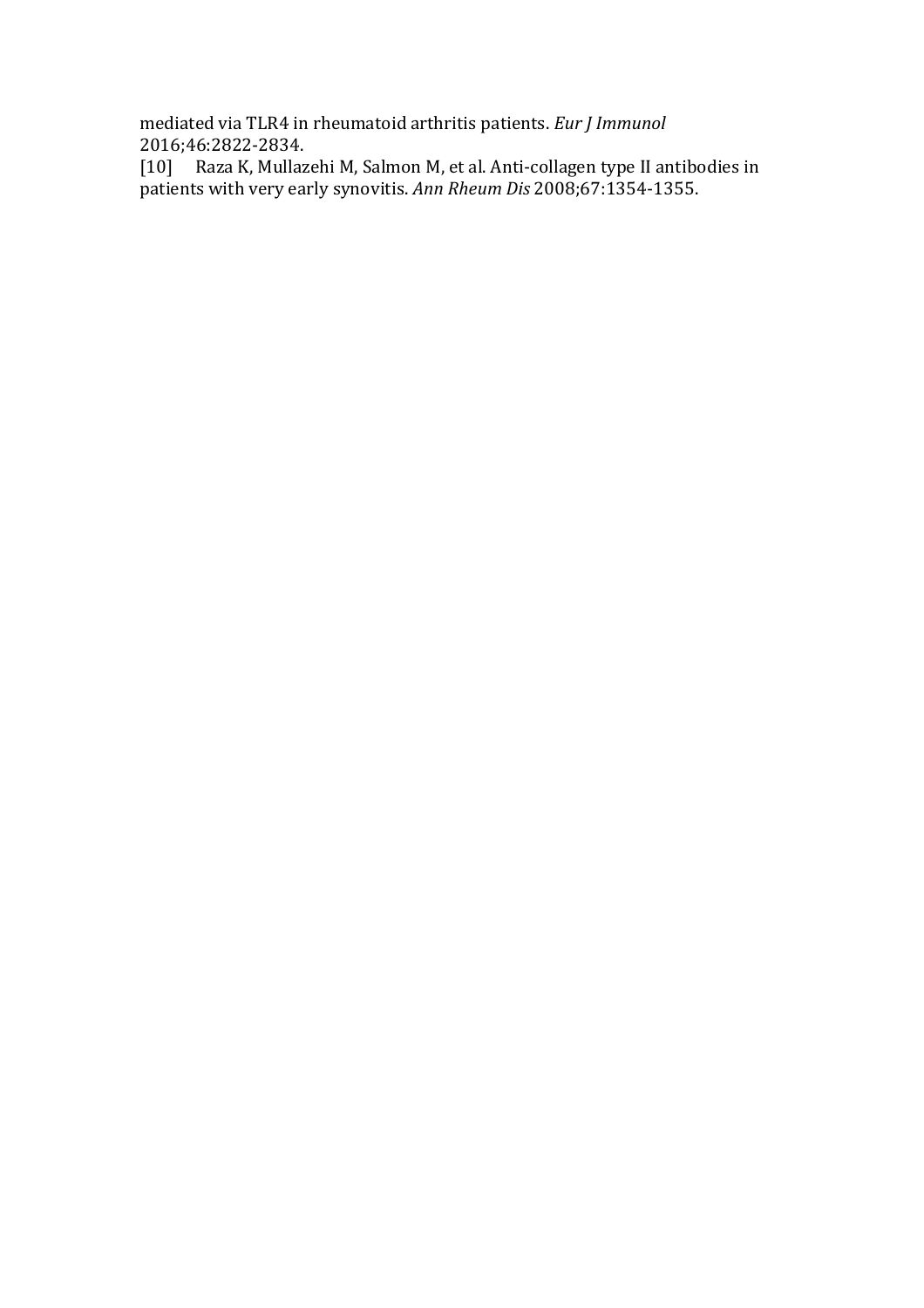|                | Gouty     | Pseudogout\$ | Reactive  | <b>RS3PE</b> | All      | RA (from   |
|----------------|-----------|--------------|-----------|--------------|----------|------------|
|                | arthritis |              | arthritis |              | non-RA   | [4]        |
| Number         | 26        | 3            | 44        | 33           | 106      | 274        |
| Female;        | 9(34)     | 1(33)        | 17 (39)   | 17(52)       | 44 (42)  | 193 (70)   |
| number $(\%)$  |           |              |           |              |          |            |
| Age, years;    | 62 (48-   | 80 (74-80)   | 33 (27-   | $52(28 -$    | 46 (30-  | 56 (46-    |
| median (IQR)   | 69)       |              | 47)       | 72)          | 66)      | 70)        |
| CRP; median    | $7(3-30)$ | $52(0-100)$  | $13(3 -$  | $5(3-$       | $7(3-$   | $14.5(7 -$ |
| (IQR)          |           |              | 38)       | 11)          | 26)      | 31)        |
| ESR; median    | $16(10 -$ | 60 (17-77)   | 19 (8-    | $11(6-$      | $16(8 -$ | $21(12 -$  |
| (IQR)          | 37)       |              | 63)       | 26)          | 39)      | 40)        |
| SJC (66 joint  | $3(1.5-$  | $11(1-12)$   | $2(1-4)$  | $3(1-6)$     | $2(1-6)$ | $9(5-13)$  |
| count);        | 9.5)      |              |           |              |          |            |
| median (IQR)   |           |              |           |              |          |            |
| TJC (66 joint  | $4(1-6)$  | $13(1-17)$   | $3(2-5)$  | $5(2-$       | $4(2-6)$ | $7(4-12)$  |
| count);        |           |              |           | 10.5)        |          |            |
| median (IQR)   |           |              |           |              |          |            |
| RF             | 4/26      | 0/3(0)       | 3/44      | 4/33         | 11/106   | 172/272    |
| positive/total | (15.4)    |              | (6.8)     | (12.1)       | (10.4)   | (63.2)     |
| measured       |           |              |           |              |          |            |
| (%)            |           |              |           |              |          |            |
| <b>ACPA</b>    | 0/19      | 0/3(0)       | 1/12      | 0/6(0)       | 1/41     | 157/274    |
| positive/total | (0)       |              | (8.3)     |              | (2.4)    | (57.3)     |
| measured       |           |              |           |              |          |            |
| (%)            |           |              |           |              |          |            |
| Anti-CII*      | 2/26      | 0/3(0)       | 3/44      | 3/33         | 8/106    | 24 (8.8)   |
| positive/total | (7.7)     |              | (6.8)     | (9.1)        | (7.5)    |            |
| measured       |           |              |           |              |          |            |
| (%)            |           |              |           |              |          |            |

Table 1. Patient characteristics for the investigated patients. Not all patients had data on RF and ACPA.

\* samples yielding > 29 AU/ml of anti-CII and showing lower OD in bovine serum albumin blocked control wells without CII than in anti-CII coated and subsequently blocked wells. \$ patients presenting with an inflammatory arthritis of at least one joint in which calcium pyrophosphate crystals were identified in synovial fluid microscopy and in whom no alternative diagnosis was made.